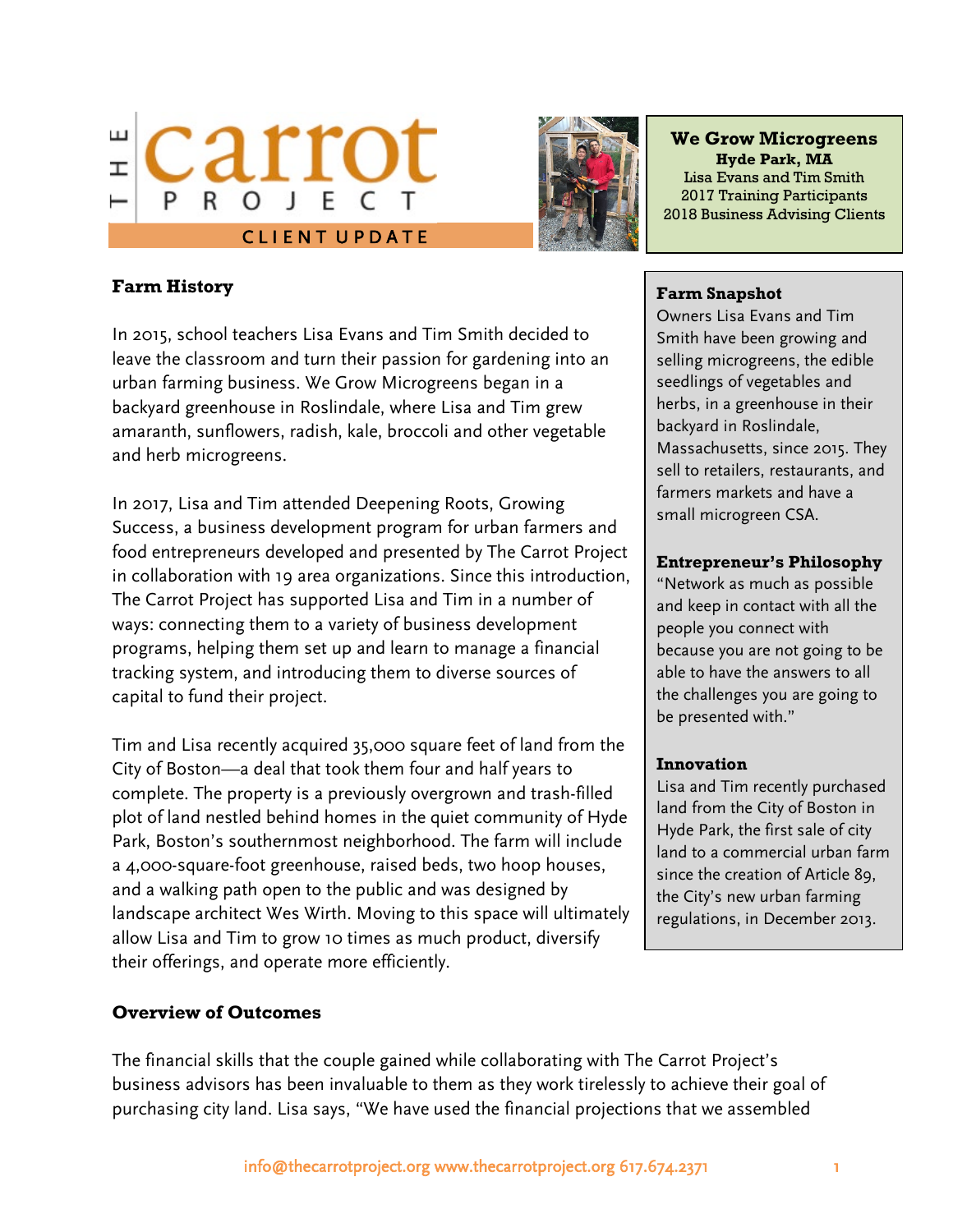with The Carrot Project team on every grant application we submitted to fund the new farm." The grants they have received include:

- A Massachusetts Department of Agricultural Resources (MDAR) Urban Agriculture Grant to construct the new greenhouse.
- An MDAR grant for greenhouse energy efficiency projects, which include installing Soliculture solar panels and an insulated foundation.
- A Community Preservation Act grant to build a landscaped path adjacent to the farm, as well as a patio in front of the farm stand.

"Through working with The Carrot Project," Lisa says, "we learned to think like businessowners." This education, Lisa says, was instrumental in helping them make the leap from aspiring urban farmers to commercially viable business owners.

# **Growing Pains and Paving the Way**

While they have had many successes, for Tim and Lisa, the challenges keep coming. In spring of 2019, while excavating the Hyde Park site, they learned new information about the soil composition that will significantly alter the greenhouse design. Unexpected surprises like have been constant throughout the process of purchasing and developing this property, and they have to manage them while simultaneously running a business.

"Being an entrepreneur is an exercise in patience," Lisa says. "Tim is a highly focused, determined person. I am a very goal oriented, resourceful person with many different skill sets. We were able to complement each other very well." As Lisa and Tim navigate the twists and turns of entrepreneurship, they value not only professional advice but also moral support.

"(This process) has required an enormous amount of self-motivation," Lisa says, "I really appreciated The Carrot Project team—Julia Shanks, Brian Zweig, Valerie Viale, and Diane Sokal. It gave me people to bounce ideas off of and support."

The couple's resilience in the face of numerous challenges with the city won't just benefit their business. We Grow Microgreens was the first commercial urban farm in Boston to apply for land from the city, so city officials working on the sale had to adjust their understanding of acceptable urban land use. While the process may have been slow for Tim and Lisa, they have opened doors for future commercial urban farmers in Boston.

# **On the Horizon**

As proven by their tenacity, Tim and Lisa are committed to building a profitable small urban microgreen and edible flower farm. For now, they are focused on managing the installation of